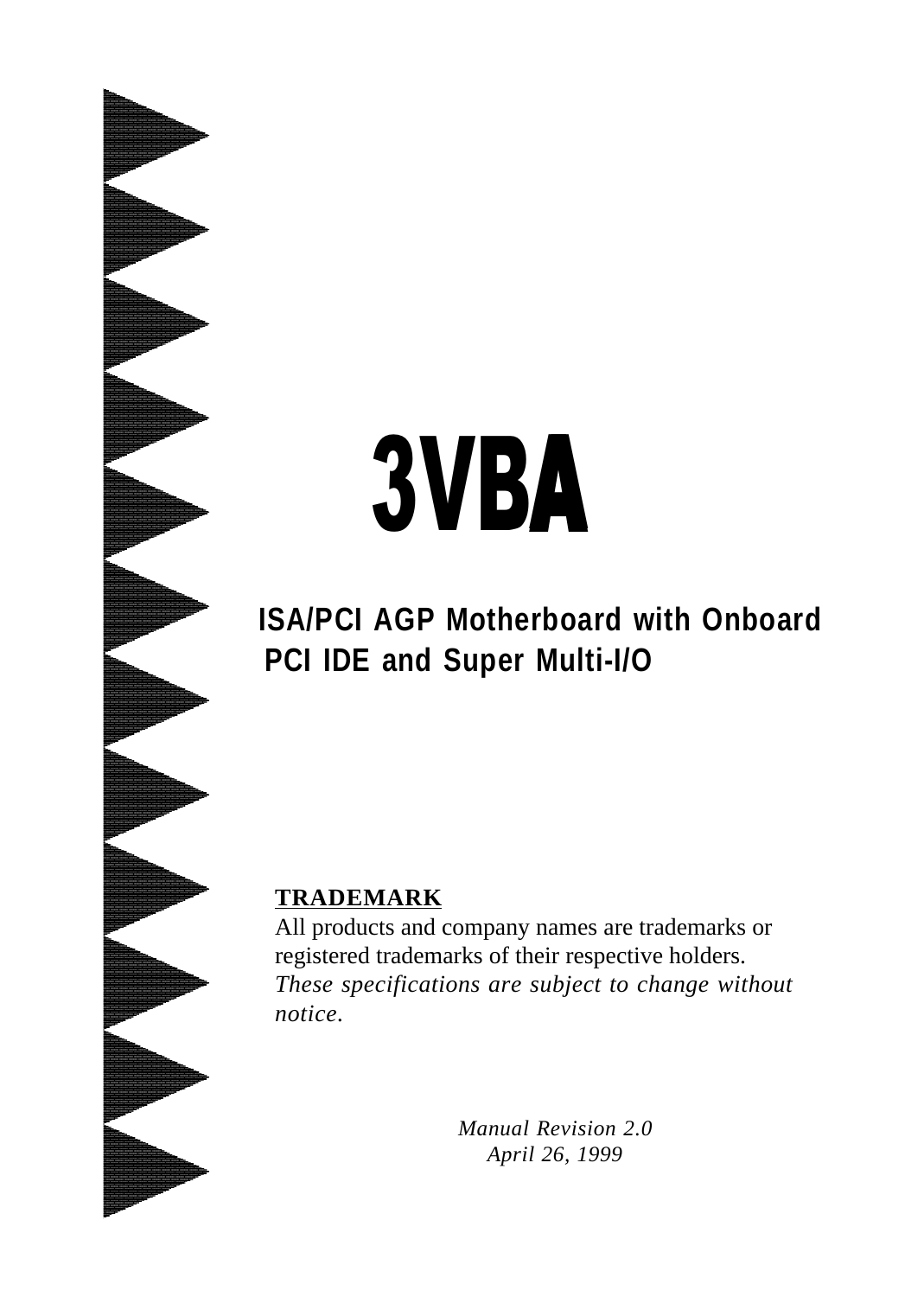## FEATURES

#### 3VBA Features:

- 3VBA is based on the Mendocino Processor operating at 300  $\sim$ 466MHz on PGA370. The board is configured by an ESSJ (Easy-Setting-Single-Jumper) to match your CPU clock speed.
- Designed with VIA Apollo Pro+ PCIset.
- Supports up to 768MB of DRAM (minimum of 8 MB) on board (please see Section 3-2).
- 3VBA will support Error Checking and Correcting (ECC) when using parity SDRAM memory modules. This will detect multiple bit errors and correct 1-bit memory errors.
- Supports (1) 16 bit ISA slots, (4) 32 bit PCI slots, (1) AGP slot, (1) AMR slot and provides (2) independent high performance PCI IDE interfaces capable of supporting PIO Mode 3/4 and Ultra DMA 33/66 devices. The 3VBA supports (4) PCI Bus Master slots and a jumperless PCI INT# control scheme which reduces configuration confusion when plugging in PCI card(s).
- Supports ATAPI (e.g. CD-ROM) devices on both Primary and Secondary IDE interfaces.
- Designed with on chip Multi I/O: (1) floppy port, (1) parallel port (EPP, ECP), and (2) serial ports (16550 Fast UART). Note: Japanese "Floppy 3 mode" is also supported
- Features Award Plug & Play BIOS. With Flash Memory you can always upgrade to the current BIOS as they are released. (http://www.2themax.com/ please visit our Technical Support section for the latest updates)
- 3VBA utilizes a Lithium battery which provides environmental protec tion and longer battery life.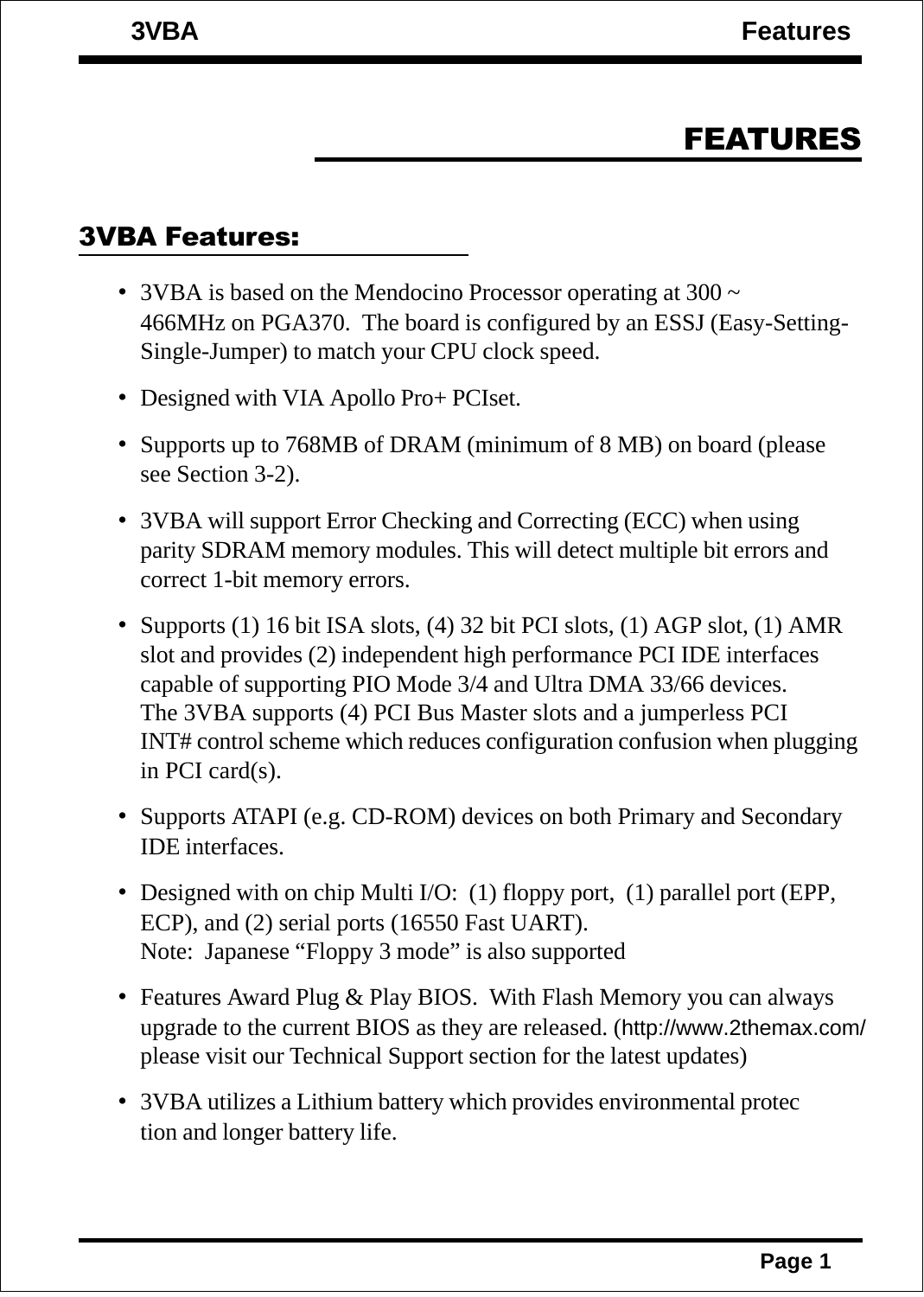### **Features 3VBA**

- Supports the (4) Universal Serial Bus (USB) Ports. The onboard VT82C686A chip provides the means for connecting PC peripherals such as; keyboards, joysticks, telephones, and modems.
- Built-in ATX 20-pin power supply connector.
- Software power-down when using Windows<sup>®</sup> 95/98.
- Supports ring-in feature (remote power-on through external modem, allows system to be turned on remotely.
- Resume by Alarm Allows your system to turn on at a preselected time.
- Power Loss Recovery In the event of a power outtage your system will automatically turn itself back on without user intervention.
- Supports CPU Hardware sleep and SMM (System Management Mode).
- Supports Keyboard power ON function (KBPO).
- Built-in WOL (Wake-up On LAN) Connector.
- Built-in AC97 PCI Audio.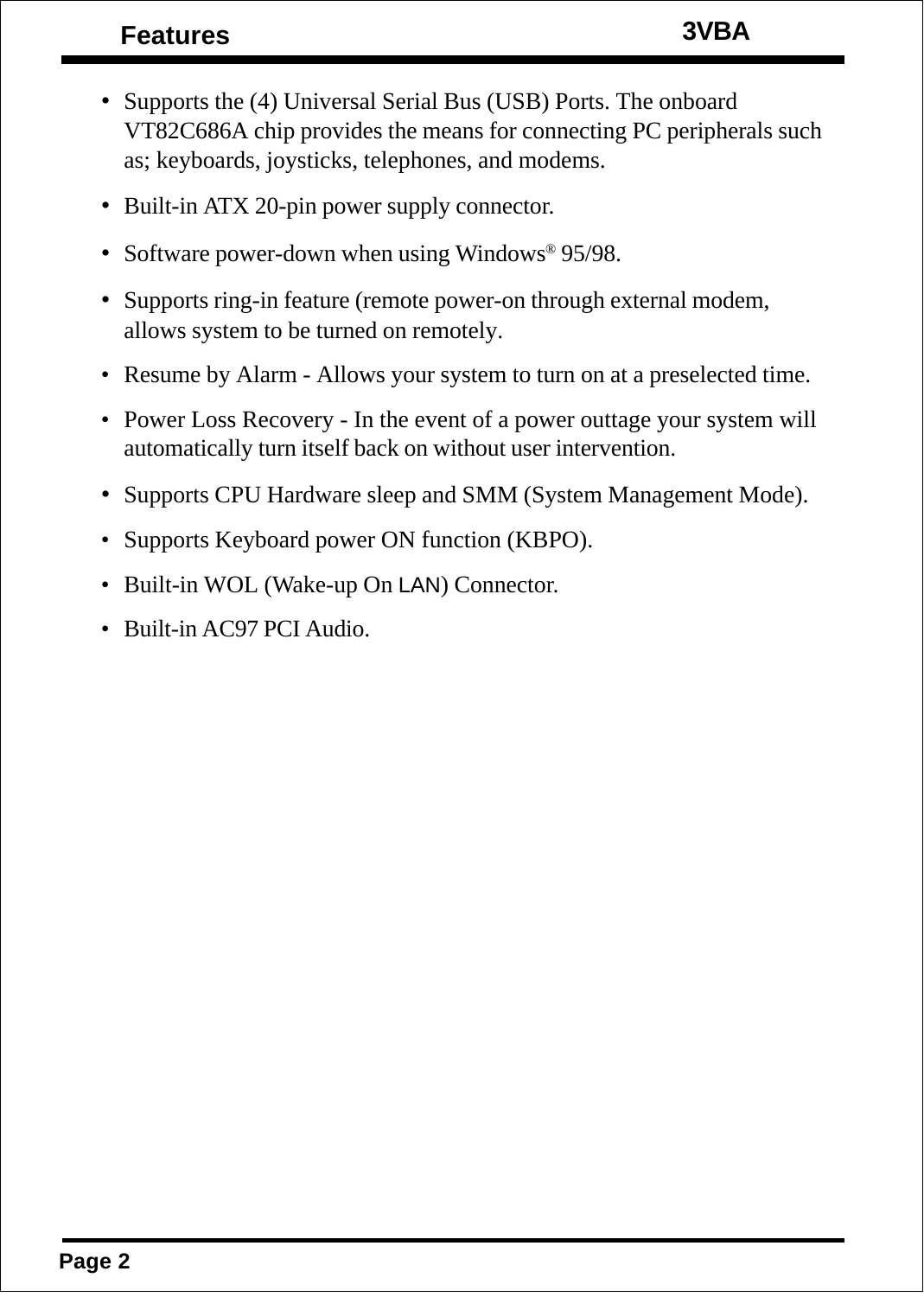## **3VBA Detailed Layout**



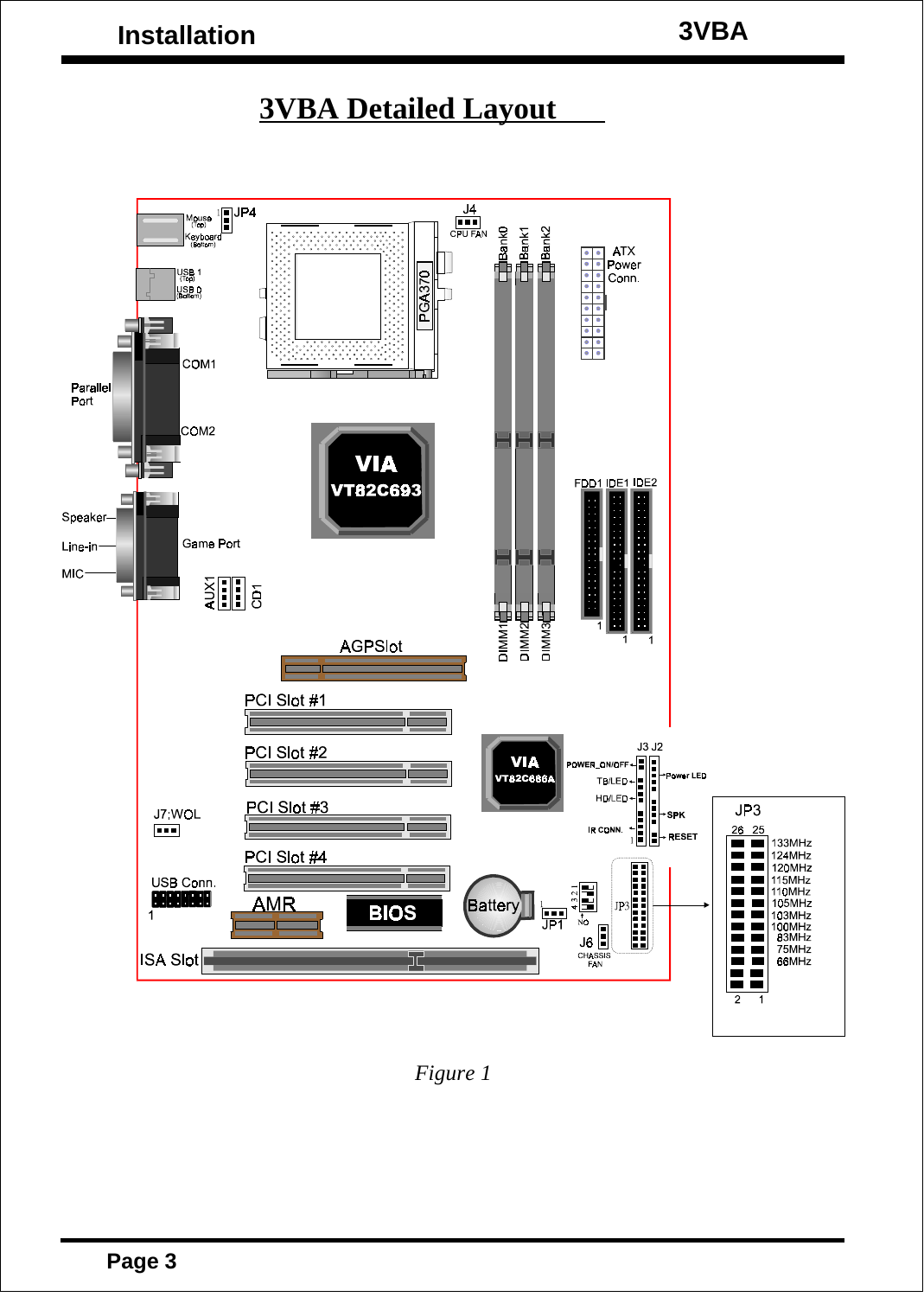# Easy Installation Procedure

#### Easy Installation Procedure

The following must be completed before powering on your new system:

**Configure DIP Switch and Jumper to match your hardware System memory Configuration Device Connectors**

## Configure DIP Switch

We design this motherboard with a DIP Switch to make your install fast and easy.

The following will describe all of the DIP Switch that you are required to set before moving on to step 2.

*Note: The DIP Switch as depicted as shown (Figure 1) in their correct physical orientation.*

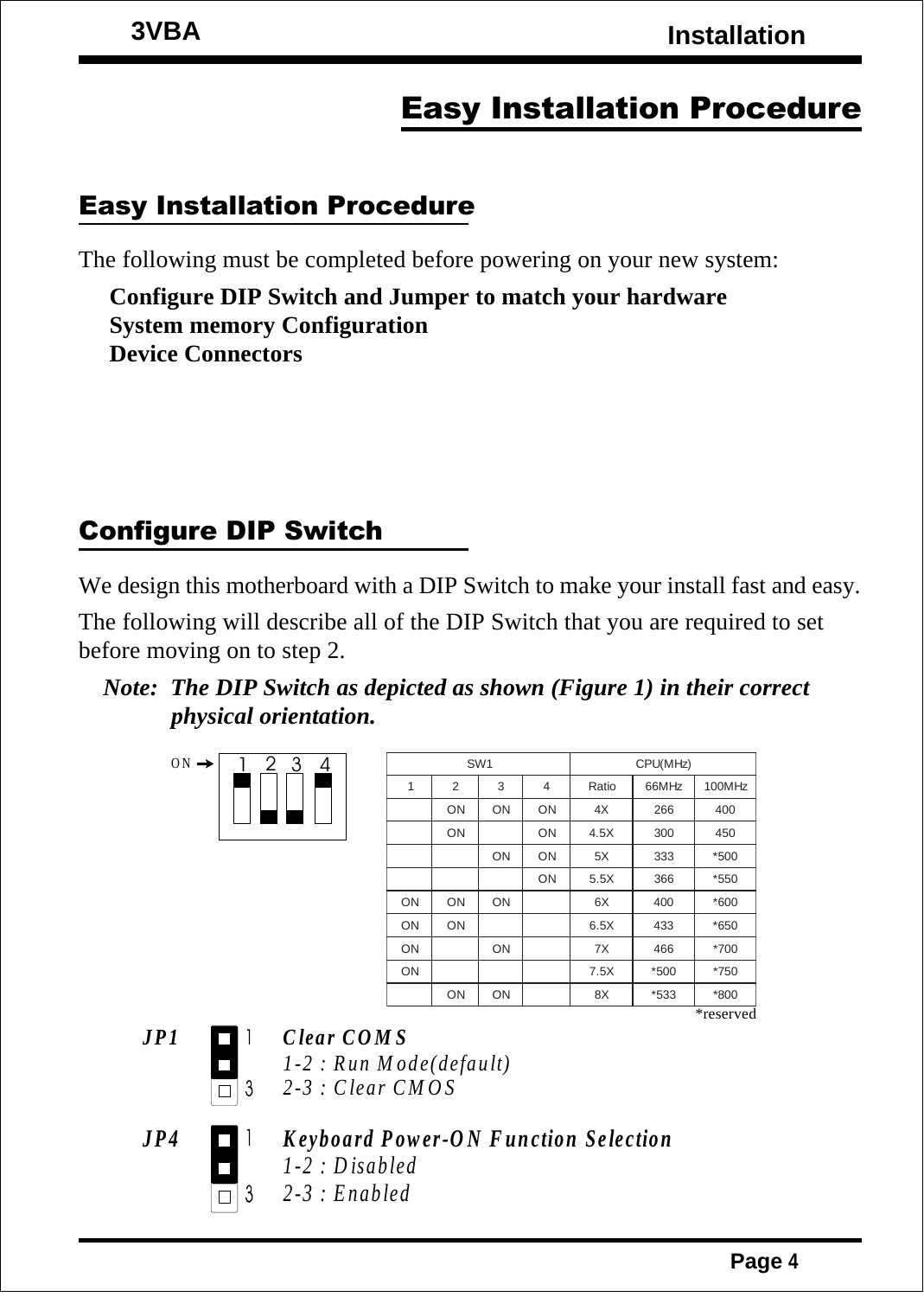## System Memory Configuration

#### Memory Layout

The 3VBA supports (3) 168-pin DIMMs (Dual In-line Memory Module). The DIMMs can be either EDO (Enhanced Data Out) or SDRAM (Synchronized DRAM).

- DIMM SDRAM may be 83MHz (12ns), 100MHz (10ns) or 125MHz (8ns) bus speed.
- If you use both 50ns and 60ns memory you must configure your BIOS to read 60ns.
- When using Synchronous DRAM we recommend using the 4 clock variety over the 2 clock.

Figure 2 and Table 1 show several possible memory configurations using both SIMM and DIMM.



| <b>Total Memory</b>  | DIMM <sub>1</sub><br>(Bank 0)                            | DIMM <sub>2</sub><br>(Bank 1)                            | DIMM <sub>3</sub><br>(Bank 2)                            |
|----------------------|----------------------------------------------------------|----------------------------------------------------------|----------------------------------------------------------|
| $= 256MB$<br>Maximum | EDO/SDRAM*<br>8MB, 16MB, 32MB, 64MB,<br>128MB, 256MB X 1 | None                                                     | None                                                     |
| $= 512MB$<br>Maximum | EDO/SDRAM*<br>8MB, 16MB, 32MB, 64MB,<br>128MB, 256MB X 1 | EDO/SDRAM*<br>8MB, 16MB, 32MB, 64MB.<br>128MB, 256MB X 1 | None                                                     |
| $= 768MB$<br>Maximum | EDO/SDRAM*<br>8MB, 16MB, 32MB, 64MB,<br>128MB, 256MB X 1 | EDO/SDRAM*<br>8MB, 16MB, 32MB, 64MB,<br>128MB, 256MB X 1 | EDO/SDRAM*<br>8MB, 16MB, 32MB, 64MB,<br>128MB, 256MB X 1 |

 *\* SDRAM only supports 8, 16, 32, 64, 128, 256MB DIMM modules.*

*Table 1*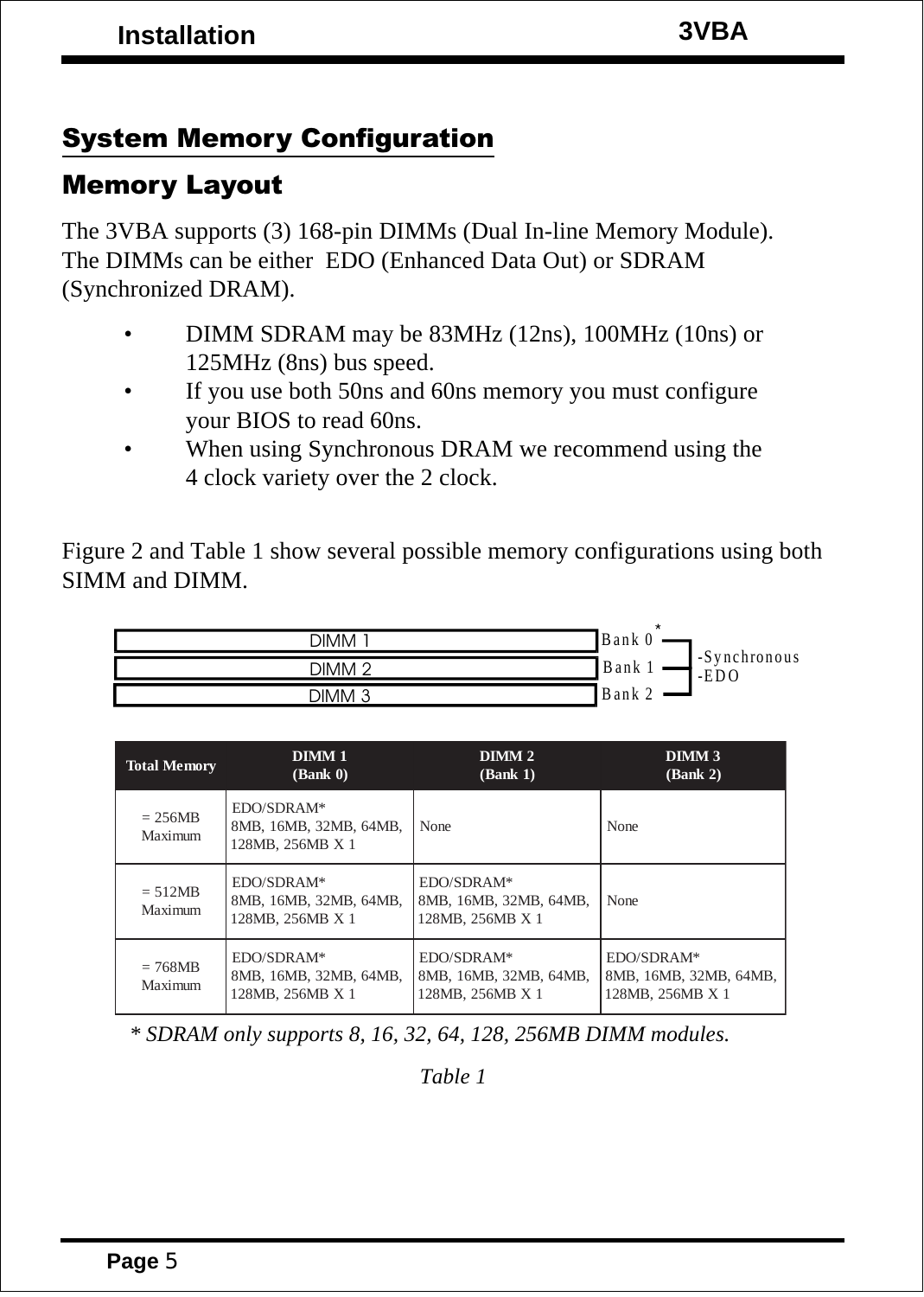# Device Connectors

#### **Please install the motherboard into the chassis.**

Now that your motherboard is installed you are ready to connect all your connections (figure 6).



*Figure 6*

- **J2:** Chassis Panel Connector
	- Power LED, Speaker, Reset
- **J3:** Turbo LED, HDD LED, IR Conn., Sleep/Power\_ON
- **J4:** CPU Fan Power
	- A plug-in for the CPU Fan Power
- **J6:** Chassis Fan Power
	- A plug-in for the chassis Fan Power
- **J7:** WOL Connector
- **IDE1:** Primary IDE
- **IDE2:** Secondary IDE
- **FDD1:** Floppy Controller Connector
- **PW1:** ATX Power Connector • 20-pin power connector
- **CD1:** CD Audio Connector
- **AUX1:**AUX Audio Connector